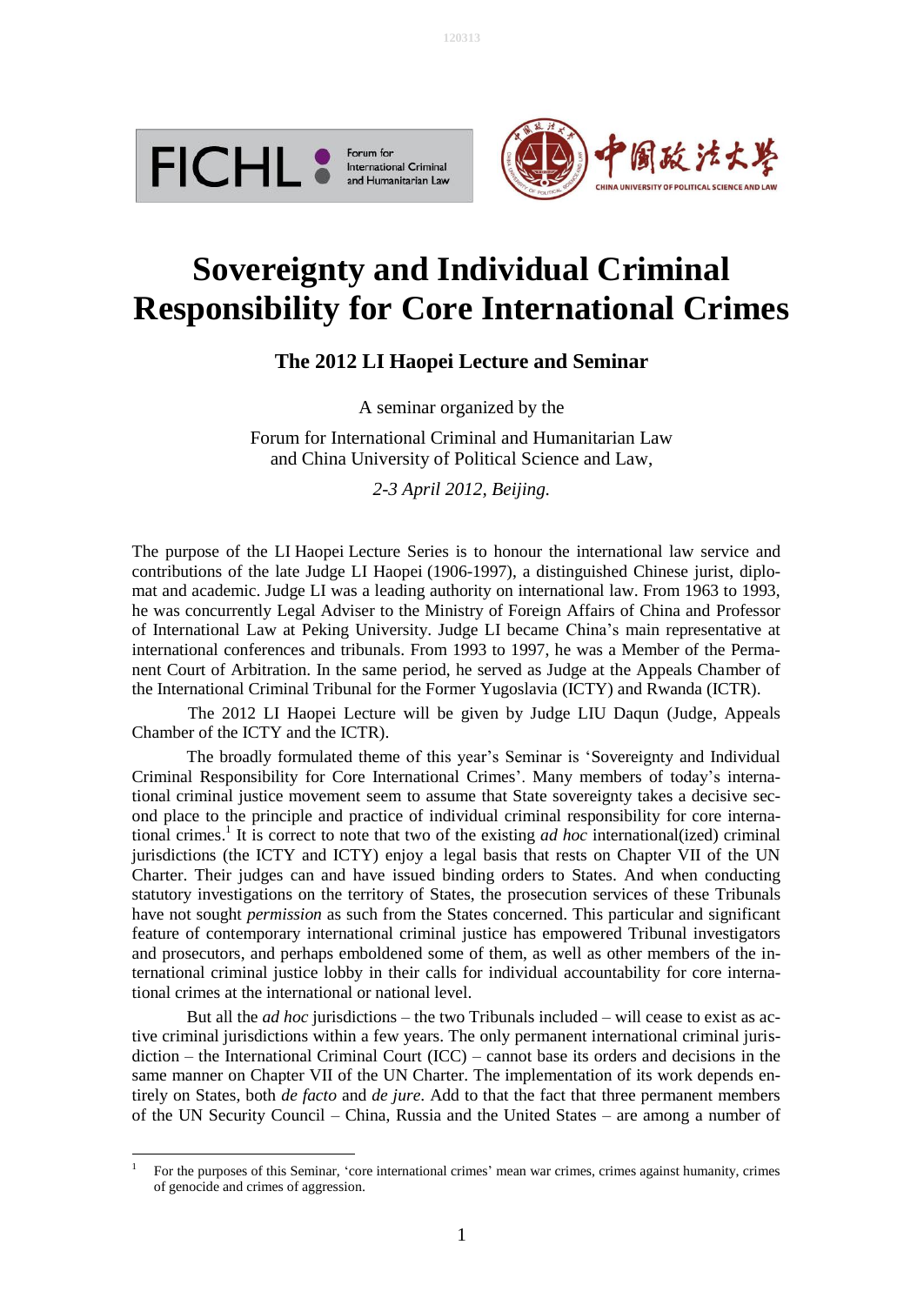powerful States that are not members of the ICC system. Whereas the Security Council established the ICTY and ICTR in execution of its own UN Charter powers, the ICC can only occasionally rely on the Council, and even then not to the same extent.

Against this general background, the 2012 LI Haopei Lecture and Seminar will consider the tension between sovereignty and individual criminal responsibility for core international crimes along three specific tracks. First, when evidence of core international crimes incriminates State officials and there are calls for criminal investigation, State immunity concerns will continue to be voiced. The immunity of State officials from criminal jurisdiction for core international crimes will therefore be considered in some detail at this Seminar. Secondly, the closing down of the *ad hoc* international criminal jurisdictions is likely to shift more attention to the exercise of national criminal jurisdiction over core international crimes, which would include jurisdictional exercise by States not directly affected by the said crimes. This raises issues linked to the scope of universal jurisdiction for such crimes. Thirdly, the amendments of the ICC Statute at the 2010 Review Conference with regard to the crime of aggression may at one stage enable the ICC to investigate and prosecute such crimes. How could this affect non-States Parties and States Parties that do not agree with these amendments? Could the activation of these aggression amendments and the ICC's work exacerbate tensions between the interests of State sovereignty and accountability?

#### **Registration:**

All available seats at this seminar have now been reserved, so it is no longer possible to register as a participant. Inquiries can be addressed to [info@fichl.org.](mailto:info@fichl.org) Only persons whose registration is confirmed can participate.

#### **Programme:**

#### **Monday, 2 April 2012:**

1

- 09:30 Registration and tea
- 10:00 *Introductory statements*:
	- Professor LING Yan<sup>2</sup> (China University of Political Science and Law)
	- Professor Morten Bergsmo<sup>3</sup> (Peking University Law School, Georgetown University, University of Oslo, Stanford University)
- 10:30 Remarks on the Life and Service of LI Haopei, by Ambassador WANG Houli<sup>4</sup> (formerly Legal Adviser of the Ministry of Foreign Affairs of China and Director-General of its Department of Treaty and Law)

<sup>2</sup> **LING Yan** is Professor at the Faculty of International Law at China University of Political Science and Law (2004-), Director of its Research Center for International Criminal Law and Humanitarian Law [\(www.rcicl.org/english/index.asp\)](http://www.rcicl.org/english/index.asp), and Deputy Director of its Institute of Air and Space Law. She has worked as a legal officer for the ICTR (1998-2004).

<sup>3</sup> **Morten Bergsmo** is Visiting Professor, Peking University Law School (2012-14); Visiting Professor, Georgetown University (2010-); Senior Researcher, University of Oslo, Faculty of Law; Visiting Fellow, Stanford University; and ICC Consultant and Co-ordinator of the ICC Legal Tools Project. He was formerly Visiting Scholar, UC Berkeley (2010 Spring); Senior Researcher, PRIO (2006-09); Special Adviser to the Office of the Director of Public Prosecution of Norway (2007-08); Senior Legal Adviser and Chief of the Legal Advisory Section, ICC Office of the Prosecutor (2002-05); Co-ordinator of the establishment of the ICC Office of the Prosecutor (2002-03); Legal Adviser, ICTY (1994-2002); and Legal Adviser, UN Commission of Experts for the Former Yugoslavia established pursuant to Security Council resolution 780(1992) (1993-94). He represented the ICTY during the UN negotiation process to establish the ICC (1996-2002). He founded and directs the capacity building platform *Case Matrix Network* [\(www.casematrixnetwork.org\)](http://www.casematrixnetwork.org/) and the *Forum for International Criminal and Humanitarian Law* [\(www.fichl.org\)](http://www.fichl.org/).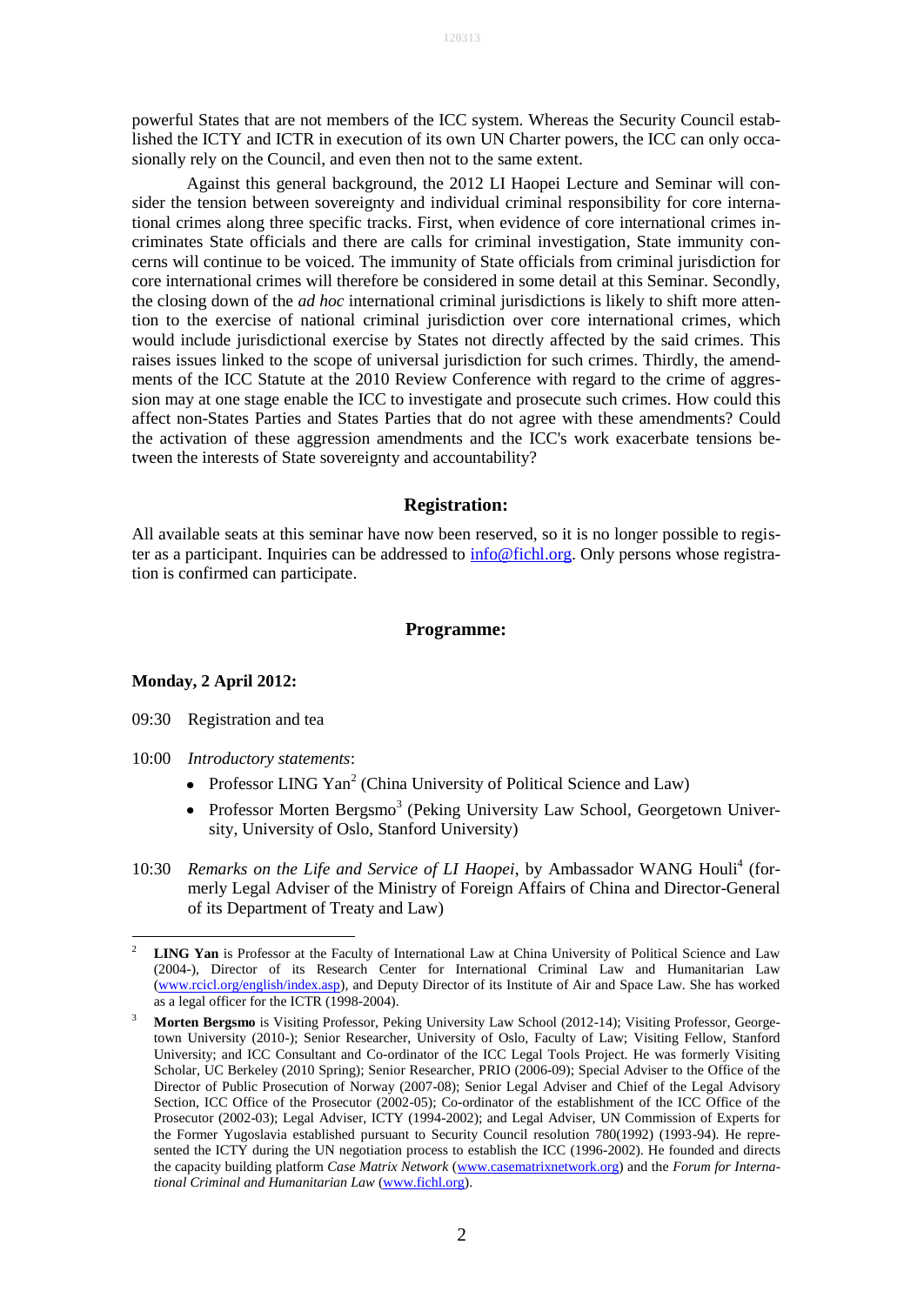11:00 Current Issues in International Criminal Law, by Dr. ZHOU Lulu<sup>5</sup> (Director of Treaty Division, Department of Treaty and Law, Ministry of Foreign Affairs of China)

### 12:00 **The 2012 LI Haopei Lecture**:

*Immunity of State Officials for Core International Crimes and the ICC Statute*, by Judge LIU Daqun<sup>6</sup> (Judge, Appeals Chamber of the International Criminal Tribunals for the Former Yugoslavia and Rwanda)

- 13:00 Lunch for all registered seminar participants
- 14:00 *Immunity of State Officials from Foreign Criminal Jurisdictions for Core Interna*tional Crimes, by Professor JIA Bing Bing<sup>7</sup> (Tsinghua University)
- 15:00 *The Crime of Aggression and the Amendments to the ICC Statute at the First Review Conference*, by Professor Morten Bergsmo
- 15:45 Tea

<u>.</u>

16:00 The Crime of Aggression, by Mr. GUO Yang<sup>8</sup> (legal expert)

- **LIU Daqun** is Judge at the Appeals Chamber of the ICTY and ICTR (having been a Judge at the ICTY since 2000). He has been Director both of the Private International Law Division, the Law of the Sea Division and the International Law Division of the Treaty and Law Department, Ministry of Foreign Affairs of China, and Deputy Director-General of that Department. He has taught law at Peking University, the Chinese Academy of Social Sciences, China University of Political Science and Law, and Wuhan University. He has participated in numerous delegations of the Chinese Government, including as Deputy Head and Chief Negotiator of the Chinese Delegation to the Rome Conference on the establishment of the ICC. He has been Ambassador to Jamaica.
- 7 **JIA Bing Bing**, D. Phil. (Oxon.), is Professor of International Law at the Tsinghua University Law School since 2004. He was Legal Officer, the Appeals Chamber of the ICTY, 2002-04; Legal Officer, Trial Chamber III of the ICTY, 2000-02; Associate Legal Officer in the Appeals Chambers of the ICTY and of the ICTR, 1998- 2000; and Law Clerk in the Appeals Chambers of the ICTY and ICTR, 1996-98. He has published extensively in international law and serves as a member of several editorial boards.
- 8  **GUO Yang** is speaking in his individual capacity as a legal expert. Professionally he has been Legal Advisor, Regional Delegation for East Asia, ICRC, since 2005. He used to be a Legal Officer in Division III of the Department of Treaty and Law, Ministry of Foreign Affairs of China. He has also been with law firms in China and Belgium. He holds a B.A. and an LL.M. from China University of Political Science and Law.

<sup>4</sup> Ambassador **WANG Houli** has been Legal Adviser to the Ministry of Foreign Affairs, China; President of the China Society of International Law; part-time Professor at the University of Foreign Affairs, Renmin University and Nankai University; Ambassador to Libya and First Secretary at the Chinese Embassy in the former Soviet Union; and Director-General of the Department of Treaty and Law, Ministry of Foreign Affairs. He has led Chinese delegations to attend various international conferences and negotiate with foreign governments for bilateral treaties.

<sup>5</sup> **ZHOU Lulu** is Director of the Treaty Division of the Department of Treaty and Law, Ministry of Foreign Affairs of China. She graduated from China University of Political Science and Law in 1997. She obtained a Master's degree from Hong Kong University in 2004 and a Ph.D. from Renmin University in 2007. She has represented the Chinese Government or been a member of Chinese delegations on many bilateral or multilateral occasions, such as the negotiation between China and Peru regarding the *Agreement on Mutual Legal Assistance in Criminal Affairs*, the consultation of the UN framework on the *Convention on Protection of all Persons from Enforced Disappearance*. ZHOU has written, co-authored, edited or co-translated several books (including *Research on the Fundamental Principles of Contemporary International Criminal Law, The International Criminal Court: A Commentary on the Rome Statute,* and *International Criminal Court*)*.* She has also published several articles (including *Inspiration of the New Development of EU Extradition System, Research on the Provisions Regarding the Relationship between ICC and UN Security Council, The Obligations Erga Omnes and its impact on International Criminal Law, The Legal Impact of the Amendment of Crime of Aggression -- from the Angle of the Conditions of the ICC to Exercise Its Jurisdiction*)*.*